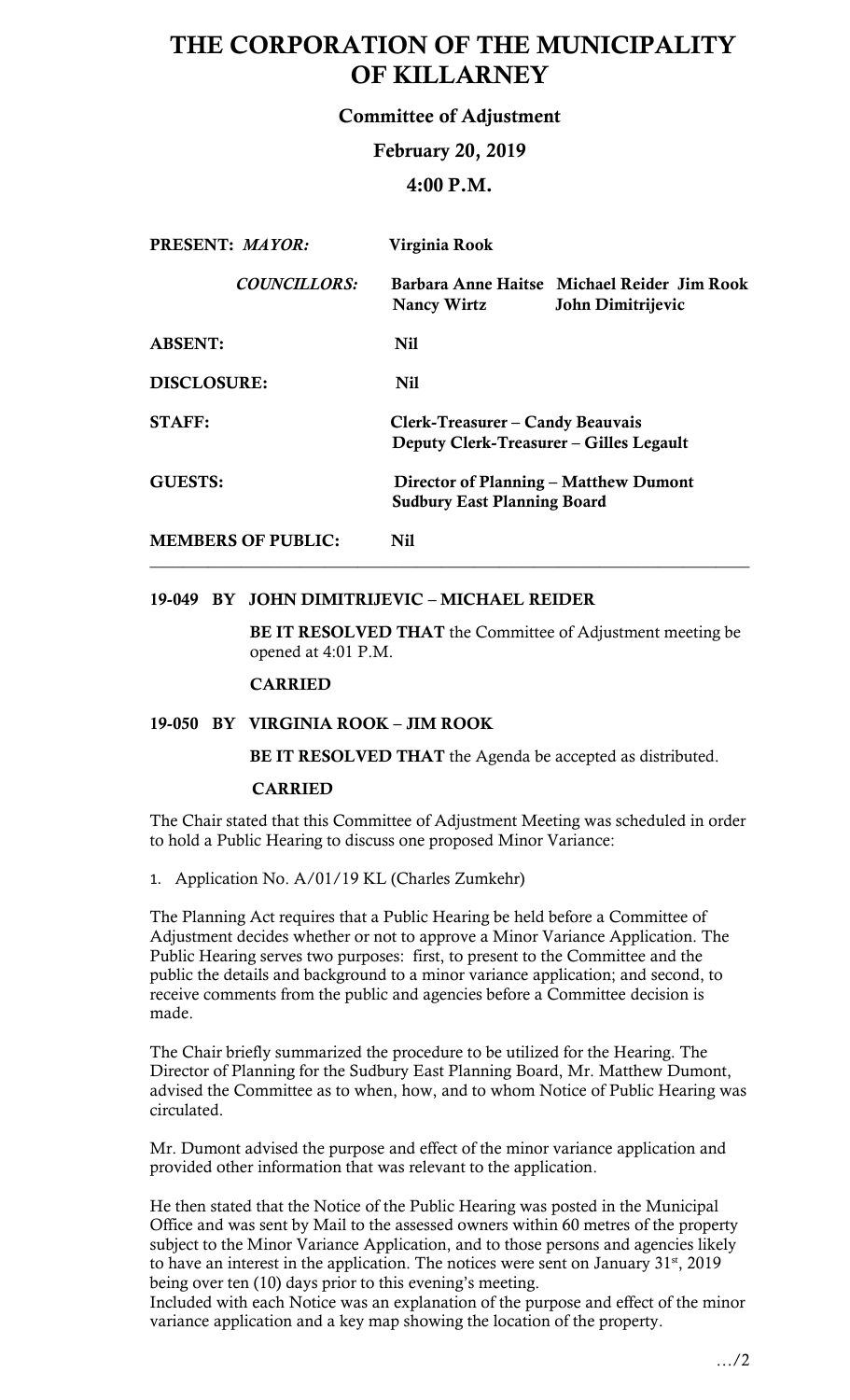The Chair then declared this portion of the meeting to be a Public Hearing to deal purpose and effect of the minor variance application, provided additional with Application No. A/01/19/KL (Charles Zumkehr). Mr. Dumont advised of the information that was relevant, and summarized the correspondence received to date regarding the application as follows:

 The subject property is located on the south side of the Killarney Channel in the Community of Killarney, south of Highway 637. The adjacent properties to the west and east are waterfront residential uses.

 The application will sever a portion of Lot 16, Plan 196TP to be added to the adjacent lot to the west (lot 15, Plan 196TP). The lot presently contains a seasonal dwelling and the lot addition is intended to facilitate waterfront access to the adjacent property.

The purpose of the Application for Minor Variance is to permit a reduced Minimum Lot Frontage of 22.0 metres instead of the 60.0 metres required by the 'Waterfront Residential (WR)' provisions of the Zoning By-law 2014-29.

 With respect to the Official Plan policies, Section 4.5.1 of the Official Plan states that consents include lot boundary adjustments such as that currently proposed. For that reason, staff is supportive of an application that would result in addressing the waterfront access issue.

 With respect to the required minor variance application, as noted in the Official Plan section above, minor variances must meet the four tests set out in Section 45(1) of the Planning Act.

- a) be minor;
- b) be desirable for the appropriate development or use of the land, building, or structure;
- c) maintain the general intent and purpose of the Zoning By-law; and
- d) maintain the general intent and purpose of the Official Plan.

The Minor variances application can be supported because it satisfies the four tests.

With respect to zoning, no new land use change has been requested. The subject property remains as such; waterfront residential. The 'Waterfront Residential (WR)' Zone permits a single detached dwelling. The minimum lot area requirement is 0.8 hectares and the minimum lot frontage requirement is 60.0 metres. After the lot has been enlarged through consent application, it will have an area of 1.5 ha and a lot frontage of 111.45 metres, which exceeds both the required 0.8 ha and 60.0 metres of lot frontage of the Zone. Additionally, the retained lot will have an area of 1.0 ha; however, the lot frontage will be reduced to 22.0 metres instead of the required 60.0 metres, therefore requiring an Application for Minor Variance.

No comments were received through agency circulation or from the public.

 The application can be supported from a planning perspective provided that the attached conditions area fulfilled with respect to the lot addition.

 The Chair invited any presentations from the applicant that he/she may want to make.

The applicant was not present.

 The Chair invited questions and comments from members of the public and the committee.

There were no questions or comments regarding the application.

 The Chair read the resolution. There were no questions and the Chair then called for the vote.